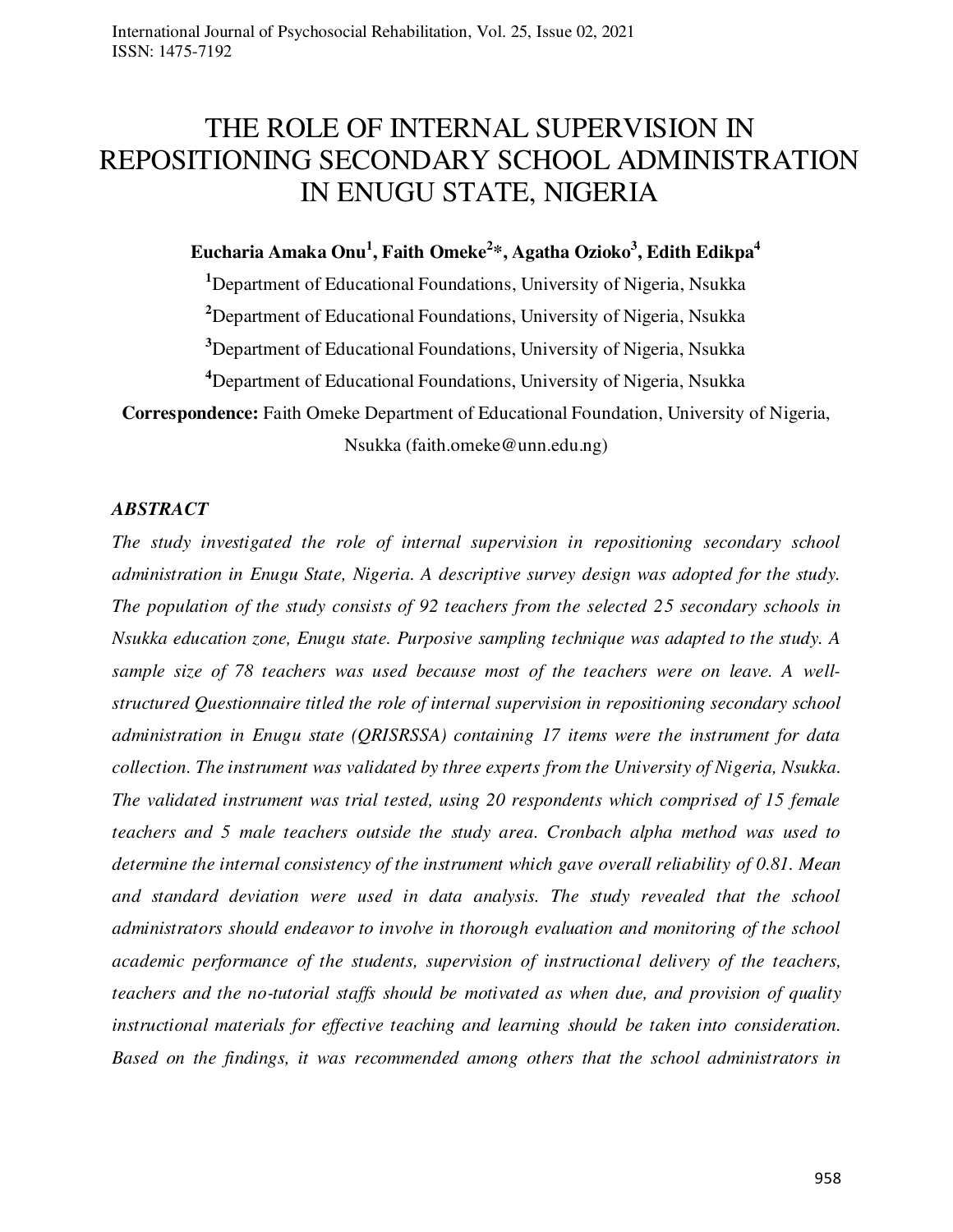*Nsukka education zone should organize seminars, symposium, conferences and workshop in order to sensitize the staff on the relevance of internal supervision in circular schools.* 

*Keywords: Administration, Education, Internal Supervision, Secondary Education, Supervision* 

# **INTRODUCTION**

Education remains the viable instrument for academic advancement, social mobilization, political survival and effective national development of any country. It is the bedrock for capacity building and national development. In view of this, education can be regarded as the key that unlock the development of personal and national potentials that ensure viable sustainability of nations economics resources which end point is ensure overall societal goal. Offorma (2015) stated that education has been described as something more than schooling because people are schooled to be accepted in the society, but they are educated to create and recreate one. In respect of this, Okoro (2010) is of the opinion that education makes individual to function and be relevant not only to themselves, but to their society irrespective of places, time and circumstances. More so, Usman (2015) and Sule (2013) on the quality of education as a measure of improvement on the glaring downward trend on educational achievement opined that school supervision (internal and external) has become an instrument for checking teacher's performance. Federal republic of Nigeria (2014) affirmed that education is viewed as an instrument per- excellence achieving national development. Similarly, Balogun (2010) affirmed that education is the light without which the whole world would be in darkness. The same author emphasized that education is the basics of scientific and technological breakthrough and the basis of modernity which have made all nations of the world accord immense priority to it. In addition to this, Usman (2015) argued that education stakeholders have expressed their concern over the poor performance of students in the S.S.C.E, the author vehemently buttressed that some education stakeholder blamed the school administration (principal) and the teachers while some blamed the students themselves and their parents. Whoever to be blame that fact remain that the school and its organizational management has correlation with the academic of the student (Olaleye 2013).

In relation to this, the national policy on education (2014) stated the specific goals of education in Nigeria. It includes promoting functional for skill acquisition, job creation and poverty reduction. The same national policy on education stated that in order to realize these goals of education in Nigeriaand gain from its contribution to the national economic growth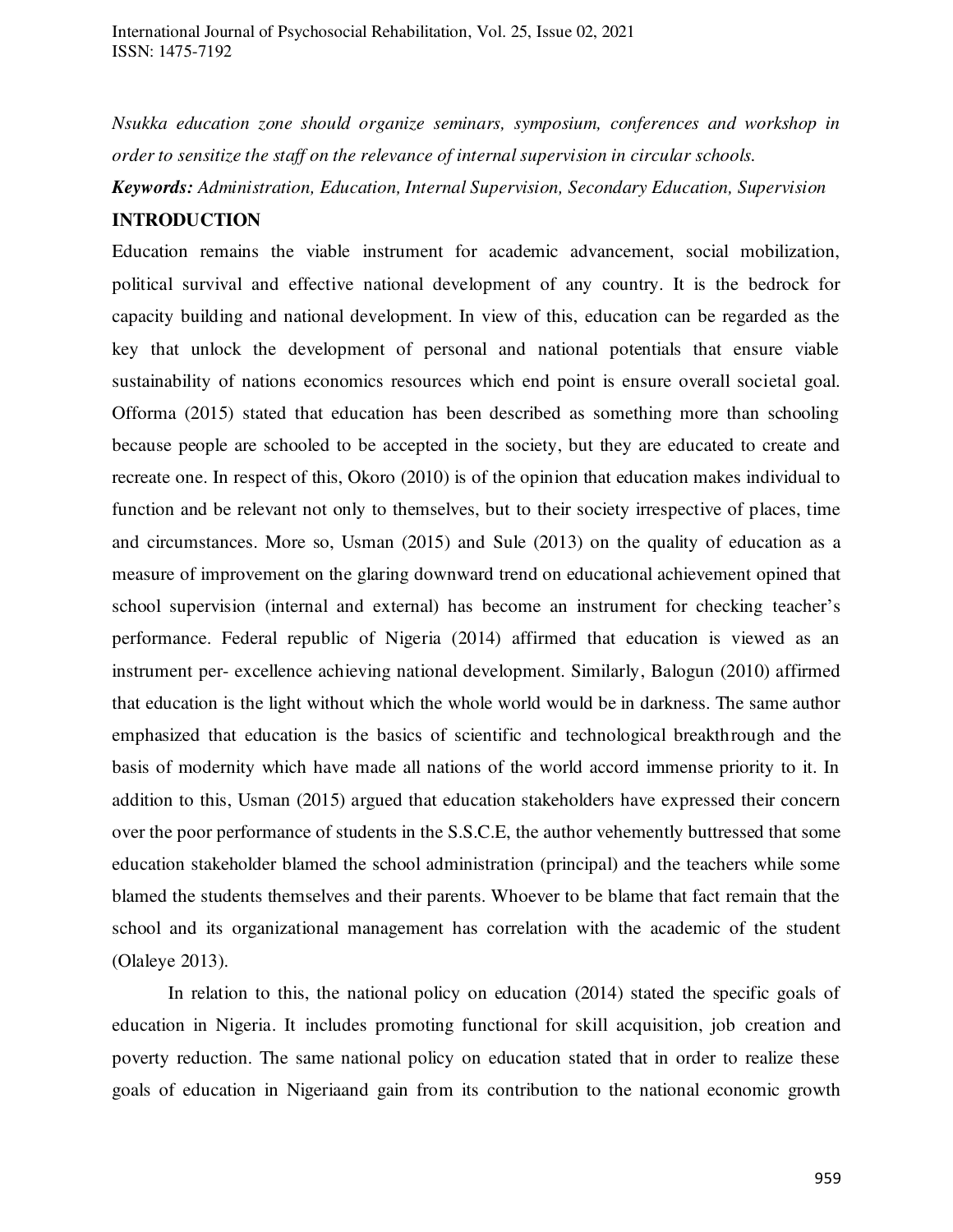andsustainability, government should take necessary measure to ensure that education should be learner-center for maximum self-development and fulfillment. Moreover, secondary education is a concept that should be briefly discuss as far as internal supervision in repositioning school administration is concern, secondary education is the education student undergo through after spending six years in primary education. The main aim of creating an enabling environment to students who desire to pass through secondary education is to instill specific skills and societal values to enable them to become responsible in the society. The national policy on education (2014) stated the broad goals of secondary education which is to prepare the individuals for useful living within the society and for higher education. However, secondary education is of six years duration given in two stages: junior and senior secondary stages; each of which maintain three years duration. Similarly, the achievement of secondary school goal is dependent on the extent the secondary school principals are capable of applying appropriate administrative processes in the school operative. In secondary education, according to Ugwuoke, Onu, Agangan and Ugwuanyi (2015), the principal who is the administrator does not work in isolation rather in constant interaction with ministry of education, school open system that is in constant interaction with the environment. It receives input from the external environment in the form of human and material resources.

In view of this, administration is a variable that should be explained as far as internal supervision in secondary school cycle is concern. For Usman (2015), school administration is viewed as a social process concerned with identifying, maintaining, stimulating, controlling, and unifying formally or informally organizing human and material energies within an interpreted system. It is specifically concerned with students, teachers, rules and regulations and polices that govern the school system. School administration is a difficult task involving sensitive and challenging functions relating to the supervision of students, school personnel, instructional programmes, school plants and statutory records. In a general term, administration is the coordination of human and material towards the attainment of predetermined goals and objectives. Fehintoal (2014) stated that educational Administration is the hub of educational activities where all the laid down policies and practices are tackled and implemented for the achievement of set objectives. However, for many years, educators, administrators or managers, researchers have debated over which variables influence student's academic performance. A growing body of evidence suggests that school can make a great difference in terms of student's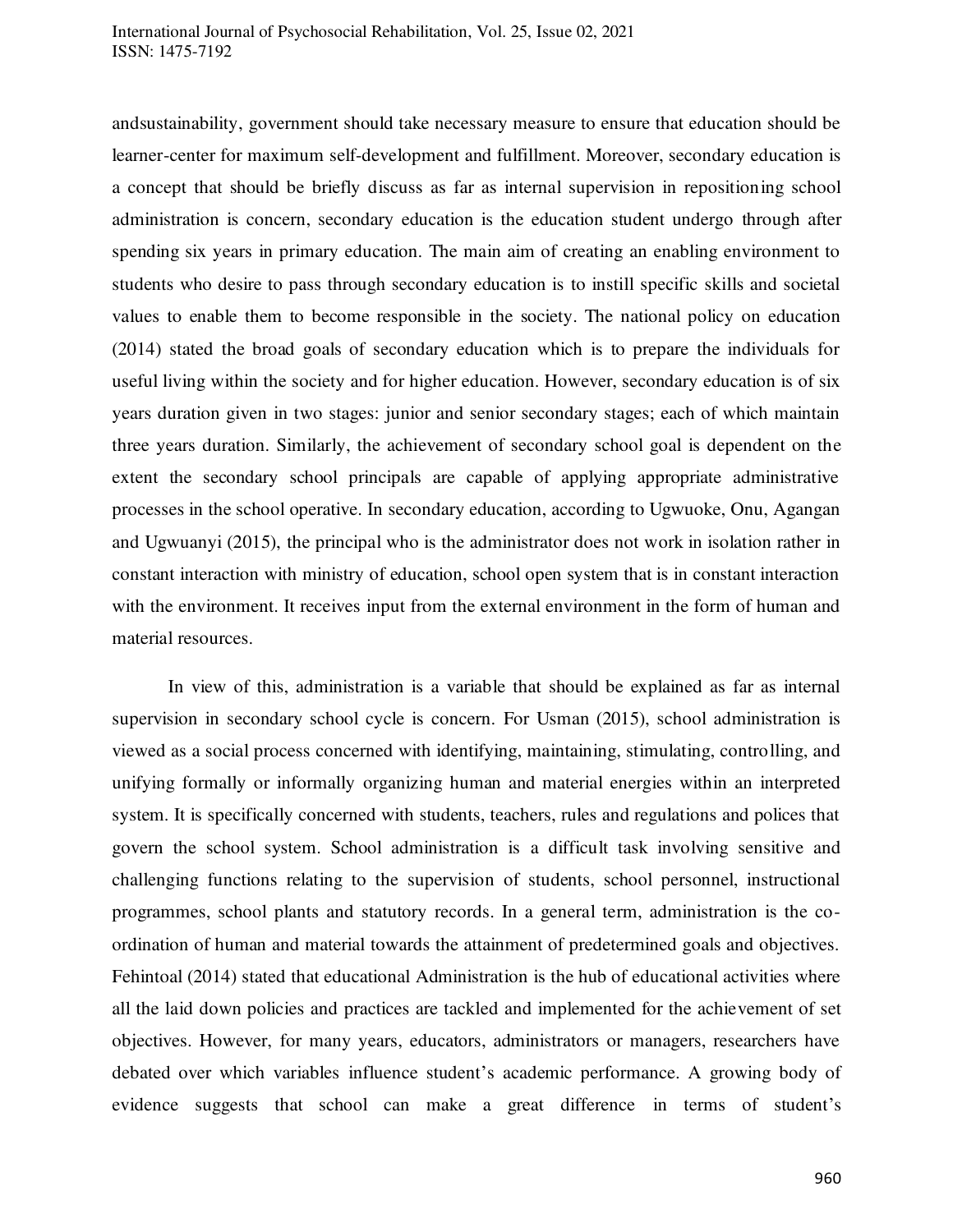academicperformance and a substantial portion of that difference is attributable to teachers, thus there should be a link between teacher behavioral traits, competence and teacher productivity and students' academic performance. Similarly, supervision is a concept that should be explained as far as instructional delivery of service,Students' academic performance and teachers' motivation is concerned. Instructional process and supervision help a lot in improving academic performance of students. This is because supervision aims at enhancing teaching and learning through proper guidance and planning and devising ways of improving teachers' professionalism and thereby helping them release their creative abilities so that through them the instructional process is improved and well articulated (Okeadu, 2012). According to Isa and Juliani (2014), supervision is designed to achieve improvement in instruction; resolution of school constraints, maintenance of super-ordinate-subordinate co-operation, professionalism and autonomy of stuff and achievement of intrinsic motivation.

According to Isa (2014), school supervision include all efforts of school officials directed to provide leadership to the teachers and other educational workers in the improvement of instruction. The improvement of teaching and learning in schools is the general purpose for supervision. The author emphasized the basic premise of supervision is that a teacher's instructional behavior affects students' learning. Furthermore, Nakpodia (2006) asserted that supervision in the modern era centers on the improvement of the teaching/learning situation to the benefit of both the teachers and learners helps in the identification of area of strength and weaknesses of teachers, follow-up activities that should be diverted at the improvement of indentify areas of teachers'weaknesses and give recognition to the teachers and create a cordial working atmosphere based on good human relations. According to Usman (2015) and National Open University of Nigeria (2006), supervision provide opportunities for teachers to be groomed through critical study of instructional process and classroom interactions to carry out teaching tasks in line with professional codes of conduct. Arcibong (2010) buttressed that supervision constitute the leverage point for instructional improvement, teachers' competence and efficiency of the educational system while an unsupervised instruction may mar the standard of education; it is therefore suggested that principals as catalysts should facilitates their implementation of the various sets of instructional activities geared towards an effective, viable, vibrant and qualitative educational system that would improve the teaching-learning situation in the input-processoutput framework without which the educational endeavors may be an exercise in futility.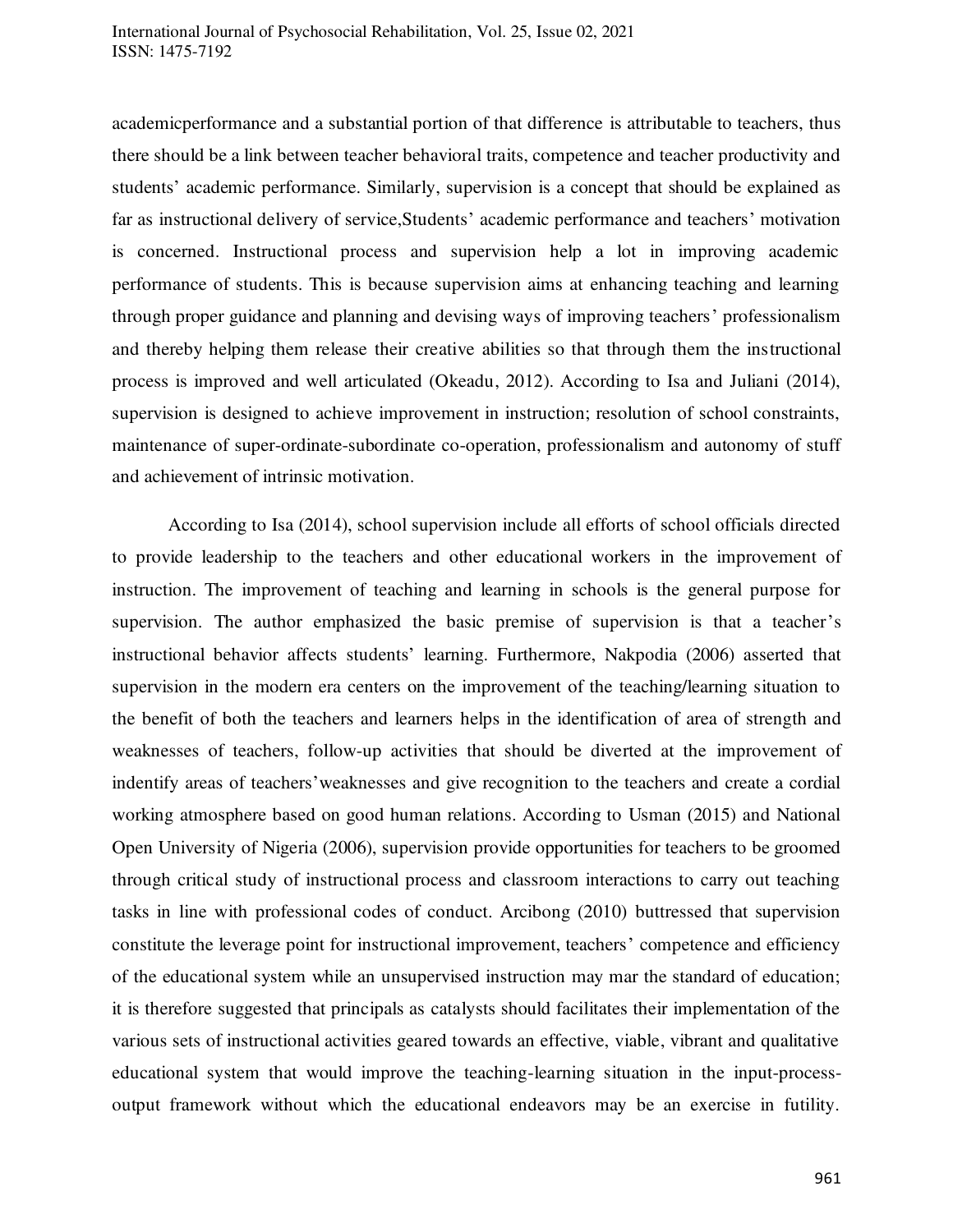Furthermore, supervision could be internal supervision and external supervision, but for the purpose of our research study, the researcher dwell on internal supervision as the major focus of this research, internal supervision include the principals, vice principals, head of department, academic deans, non-tutorial staffs are all part of school supervision in secondary education. The primary responsibility of supervisors is to see that high standards are maintained and that schools are run in supervision is to see that high standards are maintained, and those schools are run in accordance with the laid down rules and regulation. In addition to this, quality supervision is important because it will ensure that good service produced in country are of highest possible standard, as well as protecting buyers form purchasing sub-standard products (Uyanga, 2008).

Similarly, the role of a supervisor in repositioning secondary school administration in secondary education was structured by Usman (2015). These include enhancing professional growth of the teachers, ensuring improvement of teaching techniques of teaching in the classroom, improving teachers in centives (motivation); supervision of academic and financial records of the school and above all ensuring that the school infrastructure art well put in place. In view of this, the strategies that should be put in place in repositioning school administration were structured by Sule (2013). It includes: employment of competent teachers, motivating the teachers and the non-tutorial staffs as when due, provision of quality instructional materials for effective teaching and learning, evaluation of teachers' lesson note and lesson plan, restructuring the ICT facilities in the school system; proper monitoring of the of the students' academic performance, given incentives to students who perform better at every term and checkmating the financial records of the school system in order to avoid fraud and anomalies. In spite of the efforts of the government and relevant stake-holders in repositioning Nigeria education on the world map, the nation's educational system from the mid 1980s have continued to experience some set-back in school management and decline in both the teacher' performance and students' academic achievement resulting in the present day objectionable colossal failure by reputable government agencies like: JAMB, NABTEB, WAEC and NECO. It was in this view that the author introduced the supervisory demonstration strategy as a panacea in repositioning Secondary school administration through internal supervision.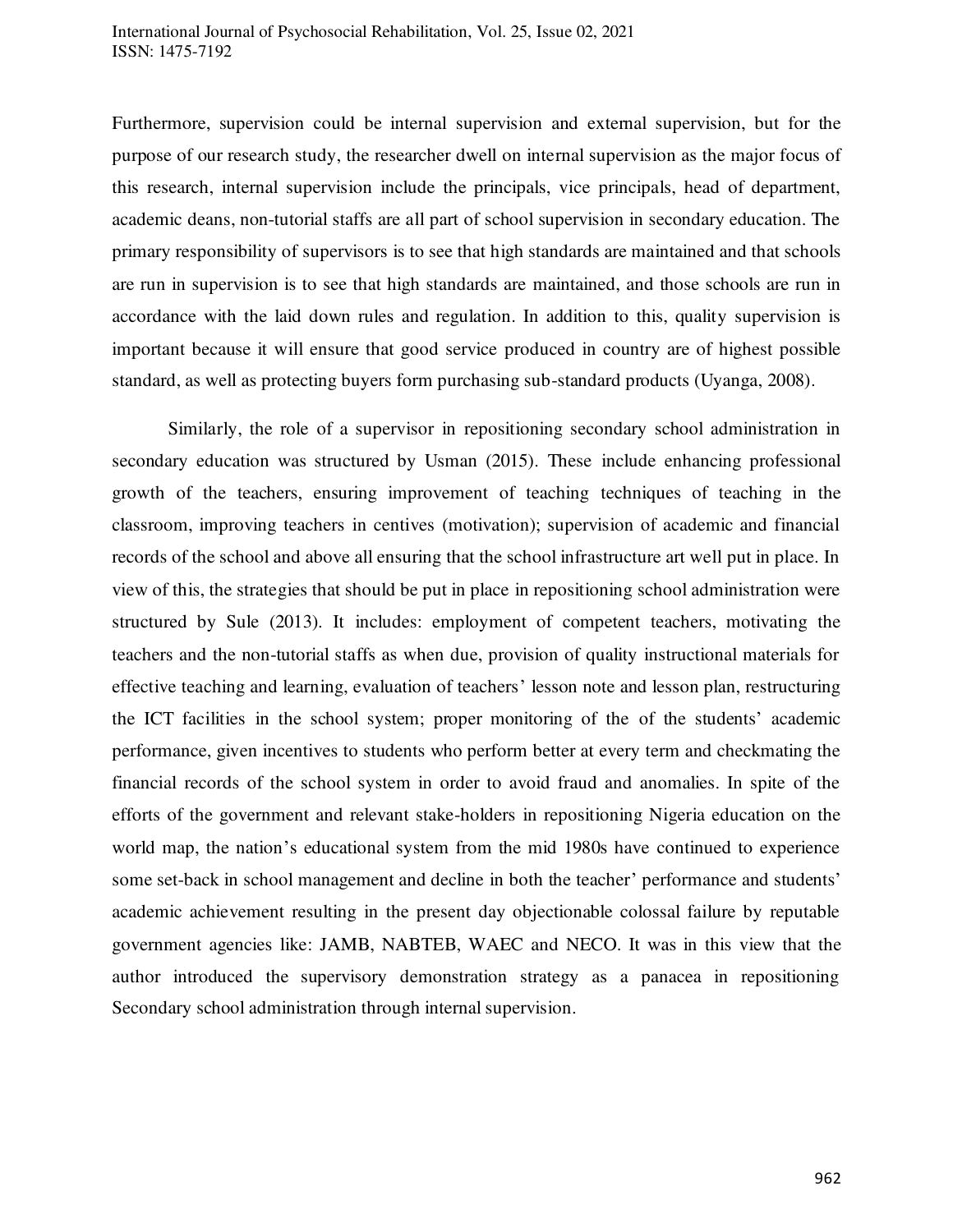## **Statement of Problem**

In the past few years, it has been discovered by the educational stakeholders that supervision especially in secondary education cycle poses a great challenge in terms of teachers' instructional delivery and classroom instructions, students' academic performance in specialized subject which invariably affect the overall standard of the school management. It was in this view the researcher has to investigate on those possible problems that hinders supervision of instruction in secondary schools especially in Nsukka education zone. The researcher discovered that the performance of the students in WAEC and NECO are abysmally below average, especially in specialized subjects such as mathematics and English language which is the main subject in seeking admission in university. The woeful performance in WAEC and NECO was been a source of major concern to parents and other stakeholders in the sector considering the resources, the parents and government invest in educating the learners without any commensurate performance to match the vast investment. The school administrators in Nsukka education zone should employed competent teachers who are skillful and knowledgeable enough to impact the knowledge of mathematics and English language to the students. In addition to this, most of the private schools in Nsukka axis which aretobe managed by private individuals find it difficult to meet up in paying menial salaries to the teachers. With this, teachers are demotivated in delivering classroom lesson even when they go the class to deliver their lectures; they do it with all laxity because they were not motivated. Also it was discovered by the researcher that in rural areas were secondary school are situated, some of the schools are lacking teachers and this has resulted in overall poor performance of the students during WAEC and NECO and above all, most of the schools in the rural areas don't have computer based system were academic and financial reports can be kept for future references. It was in this platform; the researcher has the proffer solution on the possible problems of internal supervision in repositioning school administration in Nsukka education zone.

#### **Purpose of study**

The general purpose investigated the role of internal supervision in repositioning secondary school administration in Enugu state, Nigeria. Specifically, the study sought to: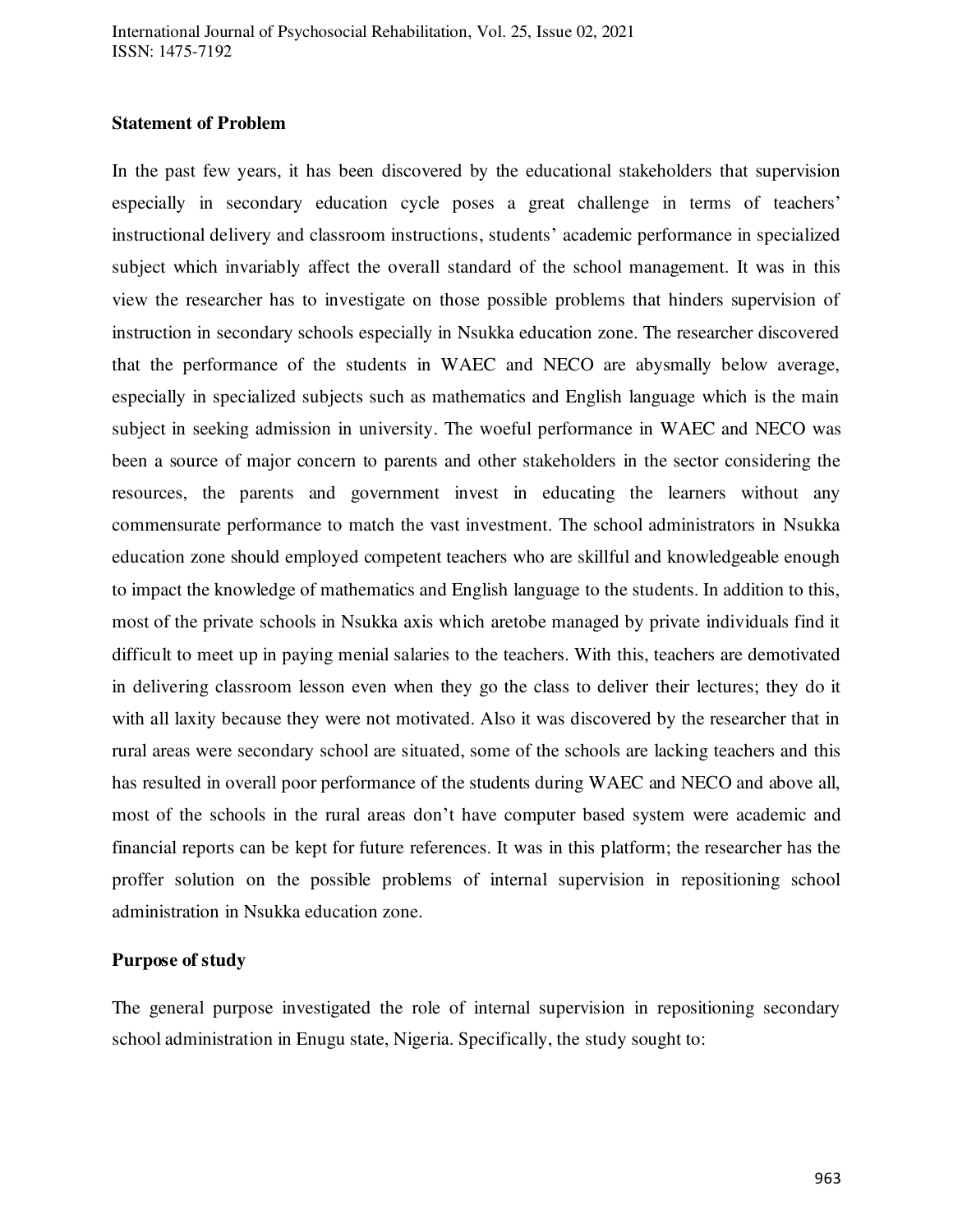International Journal of Psychosocial Rehabilitation, Vol. 25, Issue 02, 2021 ISSN: 1475-7192

- 1. Determine the role of internal supervision in repositioning secondary school administration in Nsukka education zone, Enugu state.
- 2. Determine the possible strategies that aids in repositioning secondary school administration through internal supervision in Nsukka education zone, Enugu state.
- 3. Determine the possible challenges militating against the success of secondary school administration in Nsukka education zone, Enugu state.

#### **Research questions**

The following research questions guided the study:

- 1. What are the roles of internal supervision in repositioning secondary school administration in Nsukka education zone, Enugu state?
- 2. What are the possible strategies that aids in repositioning secondary school administration through internal supervision in Nsukka education zone, Enugu state?
- 3. What are the possible challenges militating against the success of secondary school administration in Nsukka education zone, Enugu state?

#### **METHOD**

 The study adopted a descriptive survey design. Recently, Eze et al. (2020), Okeke et al. (2020a, b), Ugwuanyi et al. (2020), Okenyi et al. (2021), Ezema et al. (2021), Ezeaku et al. (2021), have adopted this design in related studies. The population of the study consisted 92 teachers in 25 selected secondary schools in Nsukka education zone. Purposive sampling techniques were adopted in the study. The sample size consists of 78 teachers in Nsukka education zone because of most of the teachers were on leave. The instrument for data collection was a structured questionnaire on the role of internal supervision in repositioning secondary school administration in Enugu state (QRISRSSA). The instrument has two sections thus: Section "A" is the Biodata of the respondents while Section "B" contain 17 items structured in three clusters in line with the purpose of the study. The items were structured along with the modified four-point rating scale of strongly Agree  $(SA) = 4$ points, Agree  $(A) = 3$ points, disagree  $(D) = 2$ points and Strongly Disagree (SD) =1point respectively. The instrument was subjected to face validation by three experts, two experts from the Department of Educational Foundations and one from the Department of Science Education, all from the University of Nigeria, Nsukka. They were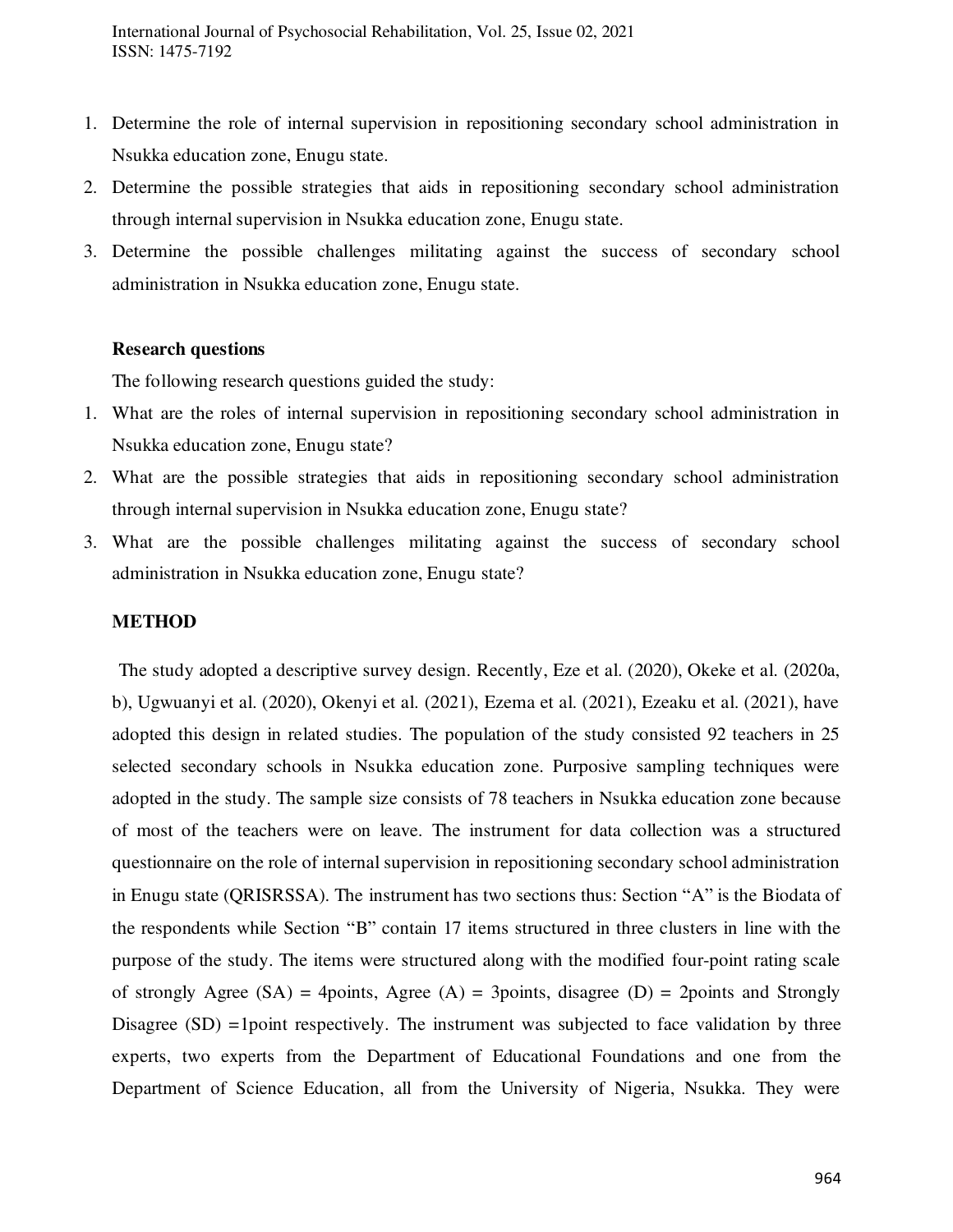requested to scrutinize the instrument and access the suitability of the language and relevance of the items bearing in mind in addressing the research questions which is alongside with the purpose of the study. The internal constituency of the reliability of each of the Cluster was coefficient of 0.81 was obtained. The researchers and one trained research assistantadministered the instrument directly and retrieved same form the respondents. The data collection was analyzed using mean and standard deviation (SD) was used to answer the respective research questions.

# **RESULTS**

**Research Question One:** What are the roles of internal supervision in repositioning secondary school administration in Nsukka education zone, Enugu state?

Table 1: Responses on the role of internal supervision in repositioning secondary school administration.

| S/N | <b>Items</b>                                                               |      | $\mathbf{SD}$ | <b>Decision</b> |
|-----|----------------------------------------------------------------------------|------|---------------|-----------------|
|     |                                                                            | x    |               |                 |
| 1   | Enhancing professional growth of the 3.42                                  |      | 0.592         | Accepted        |
|     | teachers in secondary education.                                           |      |               |                 |
| 2   | Adopting the right techniques in teaching 3.50                             |      | 0.552         | Accepted        |
|     | and learning.                                                              |      |               |                 |
| 3   | Provision of quality instructional materials 3.15                          |      | 0.762         | Accepted        |
|     | for effective teaching and learning.                                       |      |               |                 |
| 4   | Improving non-tutorial staffs and teachers'<br>incentives (motivation).    | 3.29 | 0.512         | Accepted        |
|     |                                                                            |      |               |                 |
| 5   | Supervision of academic and financial<br>records of the school management. | 3.06 | 0.795         | Accepted        |
|     |                                                                            |      |               |                 |
| 6   | Supervision of school infrastructures for                                  |      |               |                 |
|     | conducive working environment and 3.15<br>effective teaching and learning  |      | 0.763         | Accepted        |
|     |                                                                            |      |               |                 |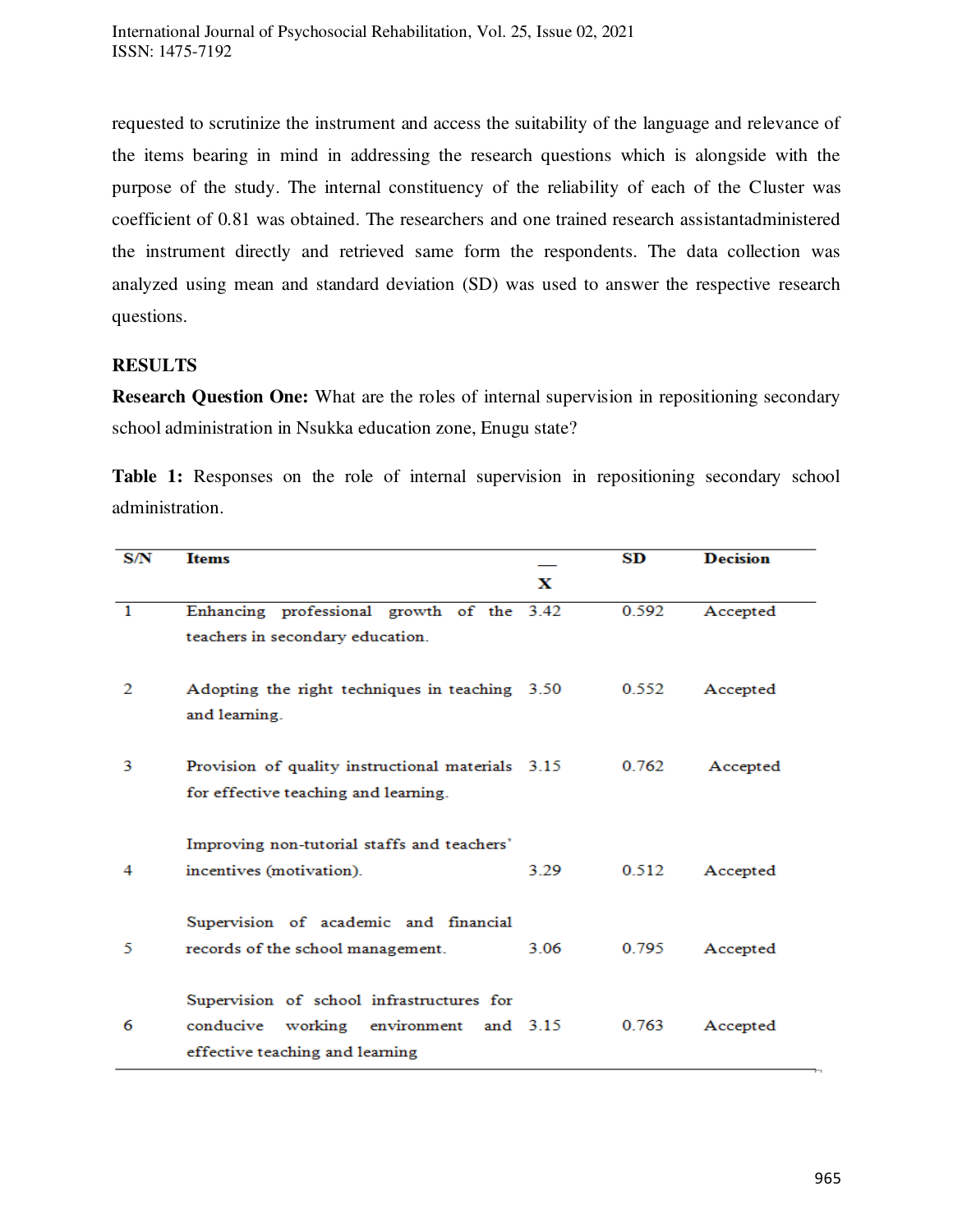The data presented in table 1 revealed that item 1,2,3,4,5 and 6 has a mean achievement score of 3.42, 3.50, 3.15, 3.29, 3.06 and 3.15 with respective standard deviation of 0.592, 0.552, 0.762, 0.512, 0.795 and 0.763 respectively. The mean scores are above the mean benchmark of 2.50 and were all accepted. The results of the data collected form the respondents indicate that there are possible roles of internal supervision that would aid in repositioning school administration in Nsukka education zone, Enugu state.

**Research Question Two:** What are the possible strategies that aids in repositioning secondary school administration through internal supervision in Nsukka education zone, Enugu state? Table 2: Responses to the possible strategies that aids in repositioning secondary school administration through internal supervision.

| <b>S/N</b>     | <b>Items</b>                                                               |              | <b>SD</b> | <b>Decision</b> |
|----------------|----------------------------------------------------------------------------|--------------|-----------|-----------------|
|                |                                                                            | $\mathbf{X}$ |           |                 |
| $\overline{7}$ | Employment<br>of<br>competent<br>teachers                                  | 3.24         | 0.741     | Accepted        |
|                | including non-tutorial staff.                                              |              |           |                 |
| 8              | Motivating the teachers and non-tutorial 3.51                              |              | 0.665     | Accepted        |
|                | staffs as when due.                                                        |              |           |                 |
| 9              | Providing quality instructional materials for 3.22                         |              | 0.732     | Accepted        |
|                | effective teaching and learning.                                           |              |           |                 |
|                |                                                                            |              |           |                 |
| 10             | Restructuring the ICT facilities for proper<br>records and accountability. | 3.52         | 0.661     | Accepted        |
|                |                                                                            |              |           |                 |
|                | Monitoring and evaluating the teachers                                     |              |           |                 |
| 11             | lesson note and academic records.                                          | 3.73         | 0.945     | Accepted        |
|                | Monitoring<br>academic<br>the<br>student's                                 |              |           |                 |
| 12             | performance at all level.                                                  | 2.74         | 0.763     | Accepted        |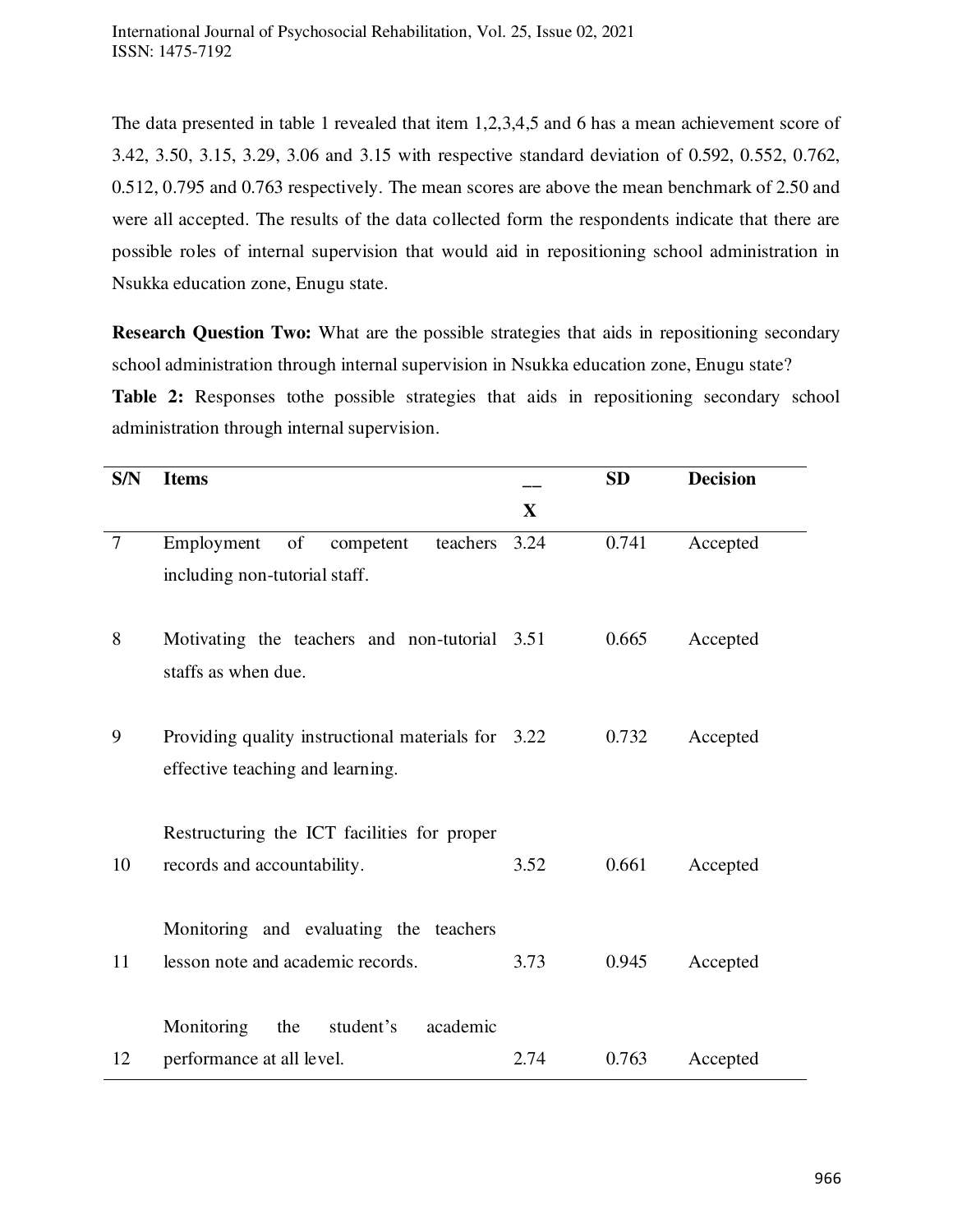The data presented in table 2 revealed that item 7,8,9, 10,11 and 12 had a mean achievement score of 3.24, 3.51, 3.22, 3.52, 3.73 and 2.74 with respective standard deviation of 0.741, 0.665, 0.732, 0.661, 0.945 and 0.763 respectively are shown respectively. The mean scores are above the man benchmark of 2.50 and were all accepted. The result of the datacollected from the respondents indicated that these are possible strategies that aid in repositioning school administration through internal supervision.

**Research Question Three:** What are the possible challenges militating against the success of secondary school administration in Nsukka education zone, Enugu state?

**Table 3:**Responses on the possible challenges militating against the success of secondary school administration in Enugu state.

| S/N | <b>Items</b>                                                                     |              | <b>SD</b> | <b>Decision</b> |
|-----|----------------------------------------------------------------------------------|--------------|-----------|-----------------|
|     |                                                                                  | $\mathbf{X}$ |           |                 |
| 13  | Poor infrastructures within the secondary<br>school administration.              | 2.44         | 0.945     | Accepted        |
| 14  | Lack of motivation among the teachers and 3.42<br>the non-tutorial staffs.       |              | 0.796     | Accepted        |
| 15  | Irregular supervision among the school 2.85<br>administrators.                   |              | 0.789     | Accepted        |
| 16  | Lack of evaluation of teachers' lesson note 3.52<br>and other academic pedagogy. |              | 0.659     | Accepted        |
| 17  | Lack of teacher and student relationship<br>within the school administration.    | 2.48         | 0.945     | Accepted        |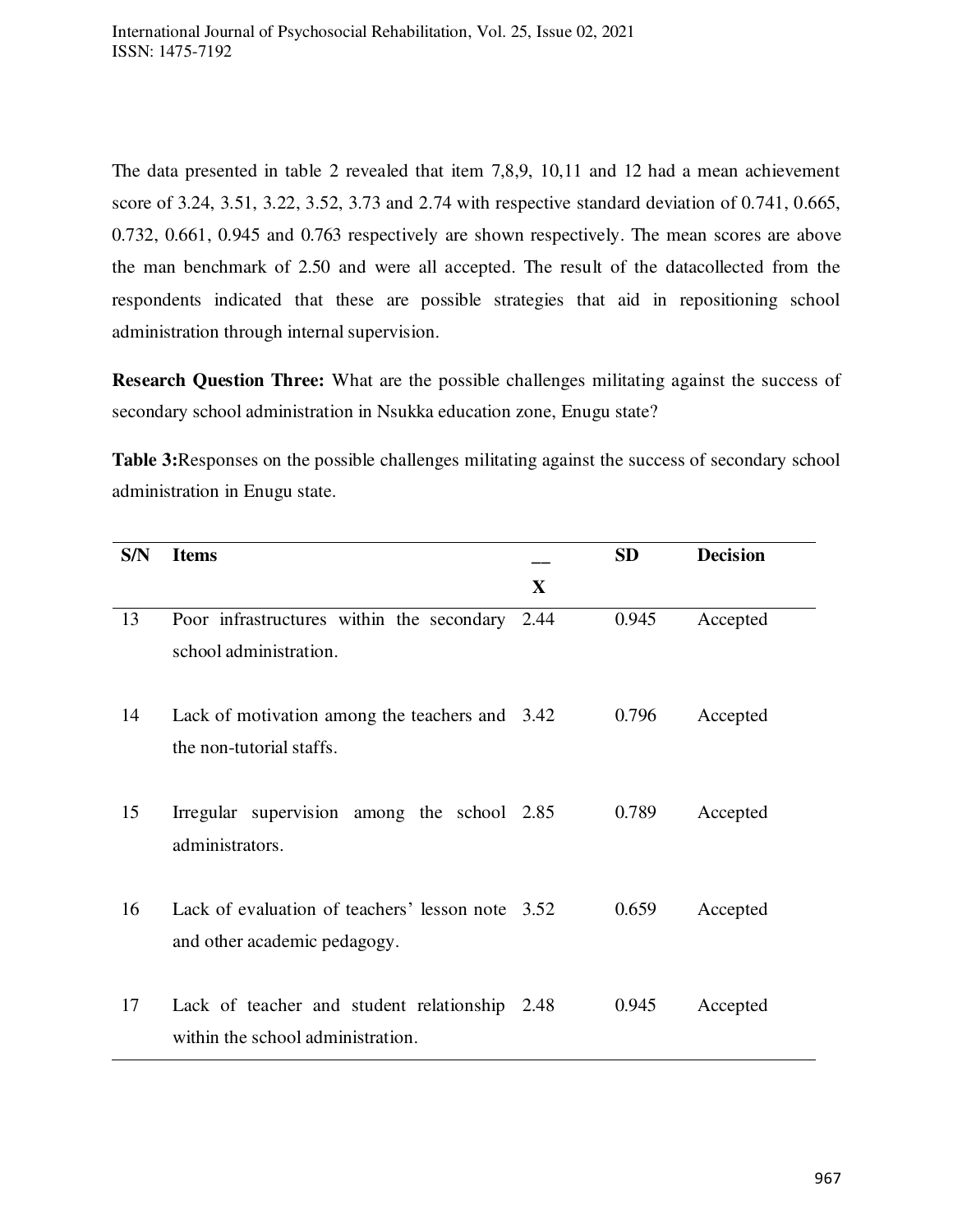The data presented in table 3 shows that items 14, 15, and 16 had a mean achievement score of 3.42, 2.85, and 2.48 with standard deviation of 0.796, 0.789 and 0.659 respectively. These mean scores are above the benchmark of 2.50 and were accepted. These imply that the respondents agreed are possible challenges militating against the success of secondary school administration. On the other hand, item 13 and 17 which gave means achievement soccer of 2.44 and 2.48 with standard deviation of 0.945 and 0.946 are shown respectively. These imply that the respondents are of the opinion that poor infrastructures and lack of teacher and student relationship are not part of the challenges militating against the success of secondary school administration.

## **DISCUSSION OF THE FINDINGS**

The study investigated the role of internal supervision in repositioning secondary school administration in Nsukka education zone, Enugu State. Specifically, research question one investigated on the possible roles of internal supervision in repositioning secondary school administration. Form the result, the respondents agreed that enhancing professional growth of the teachers, adopting the rights teaching techniques for effective teaching and learning, provision of quality instructional materials for teaching and learning, improving non-tutorial and teachers incentives, supervision of academic and financial records of the school management and supervision of school infrastructures for conducive working environment in teaching and learning are the role of internal supervision in repositioning secondary school administrative in Nsukka education zone, Enugu state. This implies that the school management in Enugu state should consider these roles of internal supervision and put itin practice in order to ensure huge success in secondary school administration. In view of this, the study is in line with Usman (2015) that supervision is a tool that enhances the professional growth of the teachers, the curriculum and improving the techniques of teaching in the classroom through democratic interactions between the teachesad the supervisor.

Research question two investigates on the possible strategies that aid in repositioning secondary school administration through internal supervision Nsukka education zone, Enugu state. Form the result obtained, the respondents agreed that employment of competent teachers including non-tutorial staffs, motivating the teachers and non-tutorial staffs as when due, providing quality instructional materials for effective teaching and learning, restructuring of ICT facilitates for proper records and accountability, monitoring and evaluating the teachers lesson note and academic records and monitoring the student's academic performance at all level are the possible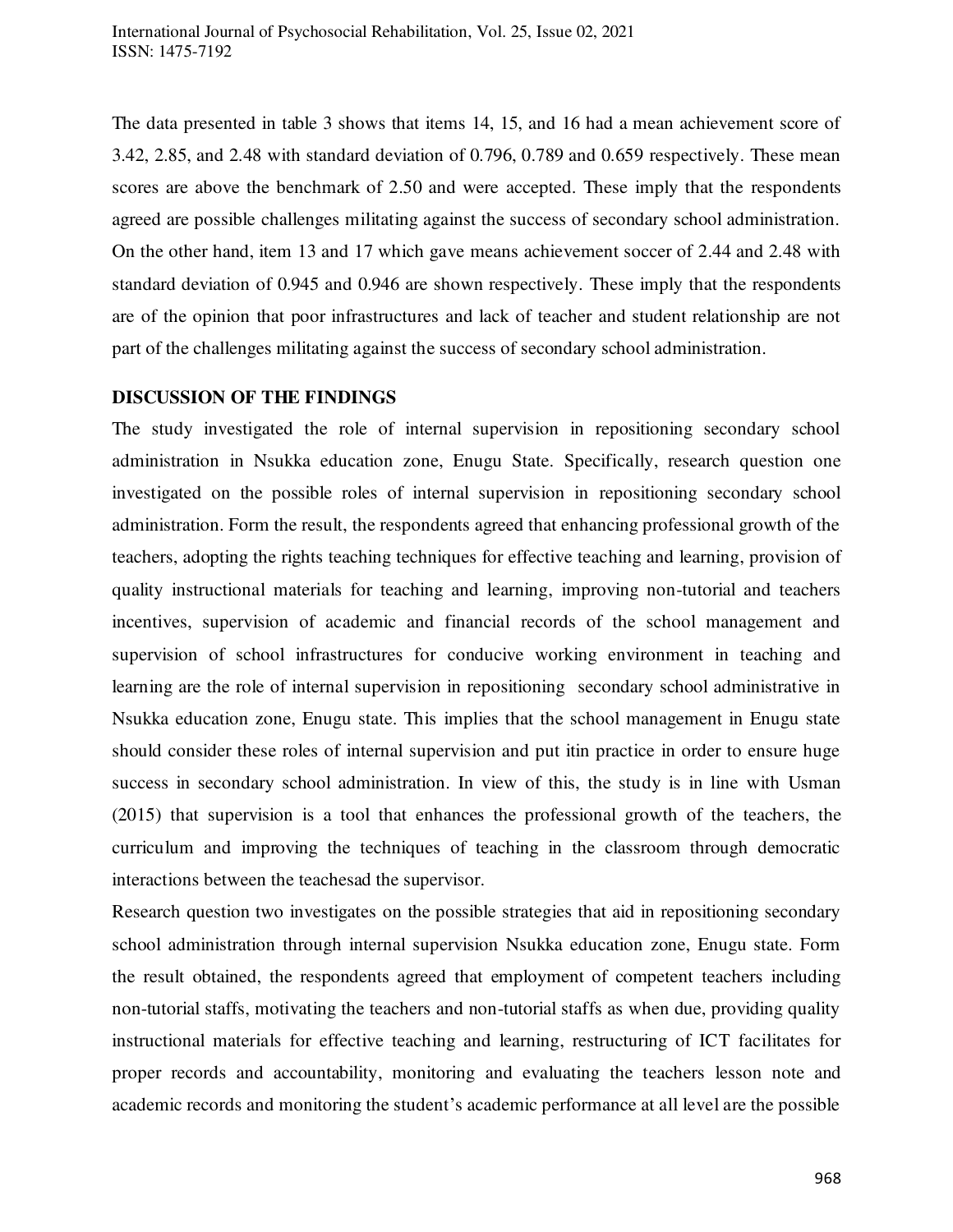strategies that aids in reposition secondary school administration in Nsukka education zone, Enugu state. This implies that these strategies should be implemented by the school management by mandating the supervisory units to be up and doing in order to ensure overall goal of the school administration. In addition to this, the study is in consonance with Nakpodia (2006) asserted that instructional supervision in the modern era centers on the improvement of the teaching-learning situation to the benefit of both the teachers and learners, helps in the identification of areas of strength and weaknesses of teacher follow-up activities that should be directed at the improvement for identified areas of teachers weaknesses and give recognition to the teachers and create a cordial working atmosphere based on good human relations.

Research question three investigated on the possible challenges militating against the success of school administration. Form the result obtained, the respondents agreed that lack of motivation among the teachers and non-tutorial staffs, irregular supervision among the school administrators and lack of evaluation of teacher's lesson notes and other academic pedagogy are possible challenges militating against the success of school administration. On the other hand, other group of respondents disagreed that poor infrastructure which is within the school administration and lack of teacher and student relationship does not hinder the advancement of school administration in Enugu State. This implies that lack of motivation, irregular supervision and lack of evaluation of teacher's academic pedagogical activities are the major problems hindering the success of school administration in Enugu State. Therefore, the school management should endeavor to ensure that these challenges are being eliminated in order to promote school administration. More so, the study is in the line with Fehintola (2014) who stated that educational administrationis is the hub of educational activities where all the laid down policies and practice are tackled and implemented for the achievement of set of objectives.

#### **RECOMMENDATIONS**

- 1. School administrators, government and professional bides in the education sector should promote capacity development of teachers through intensive and regular seminars, symposiums and workshops based on the need assessment of professional practices of teachers with the view of enhancing teaching and learning
- 2. The school management should make provision of quality instructional material and other learning facilities in order to enhance teaching and learning.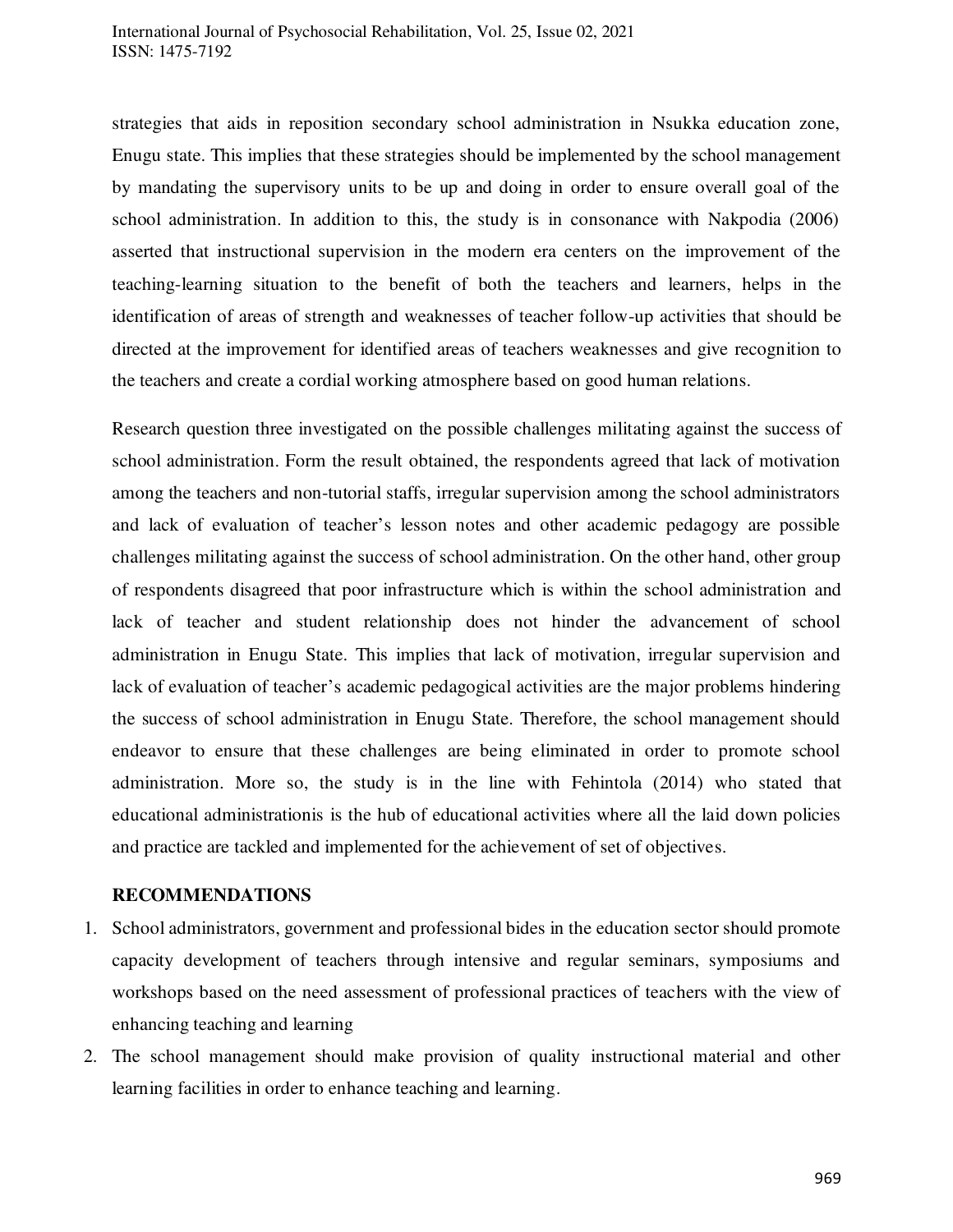International Journal of Psychosocial Rehabilitation, Vol. 25, Issue 02, 2021 ISSN: 1475-7192

- 3. The inspectorate unit in the ministry of education should from time to time pay visit o some of the schools in order to ensure quality supervision of instruction and to get abreast to the changes of supervision dynamics.
- 4. Regular evaluation of the instructional process by the supervisors and school administrators so that conformities can be appreciated and improved upon.
- 5. The school management should endeavor to employ competent teachers who are willing to impact knowledge, pedagogical skills and competence in various subjects with the view of enhancing the quality of teaching and learning.

# **CONCLUSION**

Supervision is an important issue in the development of any educational program in both developed and developing countries including Nigeria. Based on the findings of the study, the research revealed that the poor performance of the students in the school was due to irregular supervision of instruction, lack of staffs and teachers' motivation contribute to the drastic colossal failure of educational system in Nsukka education zone.

#### **REFERENCES**

- Archibong, F. I (2010), Instructional Supervision in the Administration of Secondary Education: A Panacea for Quality Assurance: *European Scientific Journal,* June Edition. Vol. 8 No. 13.
- Archibog, F. I (2013), Strengthening Internal Quality Assurance for improved Education Delivery I Nigerian Public Universities, Research on Humanities and Social Sciences: Vol3, No.1.
- Ayeni, A. J and Akenola, O.B (2008). Influence of principal's Leadership styles and motivation of teachers on quality assurance in secondary school: A CSE study of Ondo state. *Journal of theory and research in education* Vol. (1&2), 162-170
- Balogu, A.M (2010), challenges of higher education in Nigeria, Manager's perspective. A paper presented at the maiden edition of the faculty of education annual lecture series, university of Ado-ekiti, March 22<sup>nd</sup>.
- Eze, K.O., Ugwuanyi, C.S.,& Okeke, C.I.O. (2020). [Extent of the Upper Basic Education](http://www.tjprc.org/view_paper.php?id=14168)  [French Language Curriculum Content-Delivery with Technologies in Nigerian](http://www.tjprc.org/view_paper.php?id=14168)  [Secondary Schools.](http://www.tjprc.org/view_paper.php?id=14168) *International Journal of Mechanical and Production Engineering*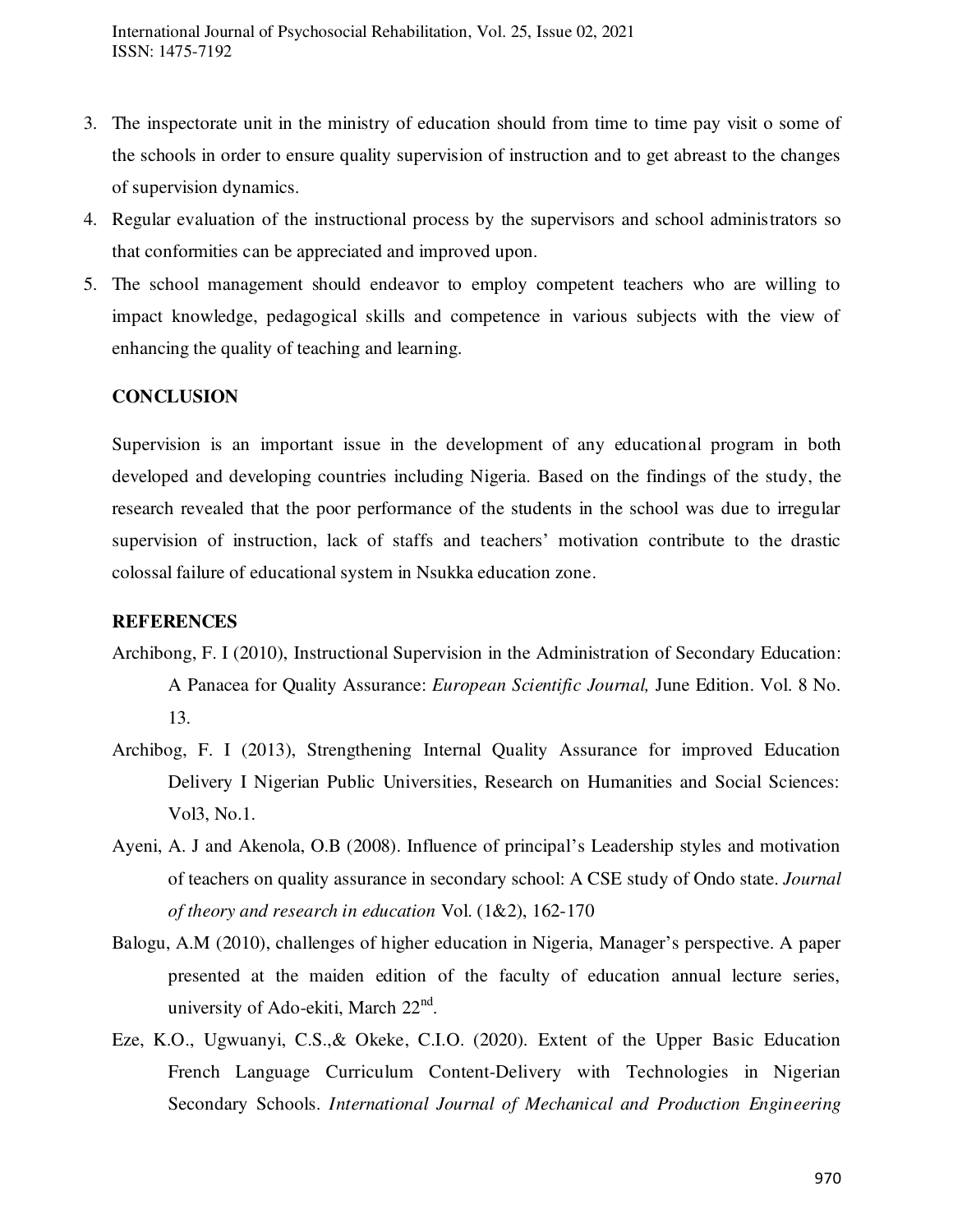*Research and Development (IJMPERD),* 10(4): 311-318. <https://doi.org/10.24247/ijmperdaug202027>

- Ezema, V.S., Okenyi, E.C., &Ugwuanyi, C.S. (2021). Assessment of the extent of community involvement in the funding of primary schools in Enugu state, Nigeria: Implications for further research.*International Journal of Mechanical and Production Engineering Research and Development, 10* (1), 91-98. [http://www.tjprc.org/publishpapers/2-67-](http://www.tjprc.org/publishpapers/2-67-1611554947-8IJMPERDFEB20218.pdf) [1611554947-8IJMPERDFEB20218.pdf](http://www.tjprc.org/publishpapers/2-67-1611554947-8IJMPERDFEB20218.pdf)
- Ezeaku, F.N., Onu, E.A., Agu, P.U., Edikpa, E.C., Nwafor, B.N., Ozioko, A.N., & Ugwuanyi, C.S. (2021). Appraisal of quality assurance measures in the management of secondary schools and its implication on science, technology, engineering and mathematics education. *International Journal of Mechanical and Production Engineering Research and Development, 10* (1), 159-170. [http://www.tjprc.org/publishpapers/2-67-](http://www.tjprc.org/publishpapers/2-67-1612434030-IJMPERDFEB202115.pdf) [1612434030-IJMPERDFEB202115.pdf](http://www.tjprc.org/publishpapers/2-67-1612434030-IJMPERDFEB202115.pdf)
- Federal republic of nigeia (2014), National Policy on Education. TheEdition, Lagos; Nigerian educational research and development council (NERDC)
- Fehintola, J.O (2014), teacher's characteristics are correlate of student's academic performance among secondary schools student in Saki-West Local Government Area of Oyo state. *Journal of educational and social research* Vol. 5 No. 6.
- Isa, K.K & Juliana B. (2014), the supervisor's role for improving the quality of teaching and learning in NigeriaSecondary School Educational system.*International Journal of Educational and Research* Vol. 2 N. 8
- National Open University of Nigeria (NOUN, 2004): Educational Administration and management: Lagos: press craft, Production Company.
- Nakpodia, E.D (2006), educational Administration: a new approach (2<sup>nd</sup> edition). Warri JonokasePublishers, PP. 18-215.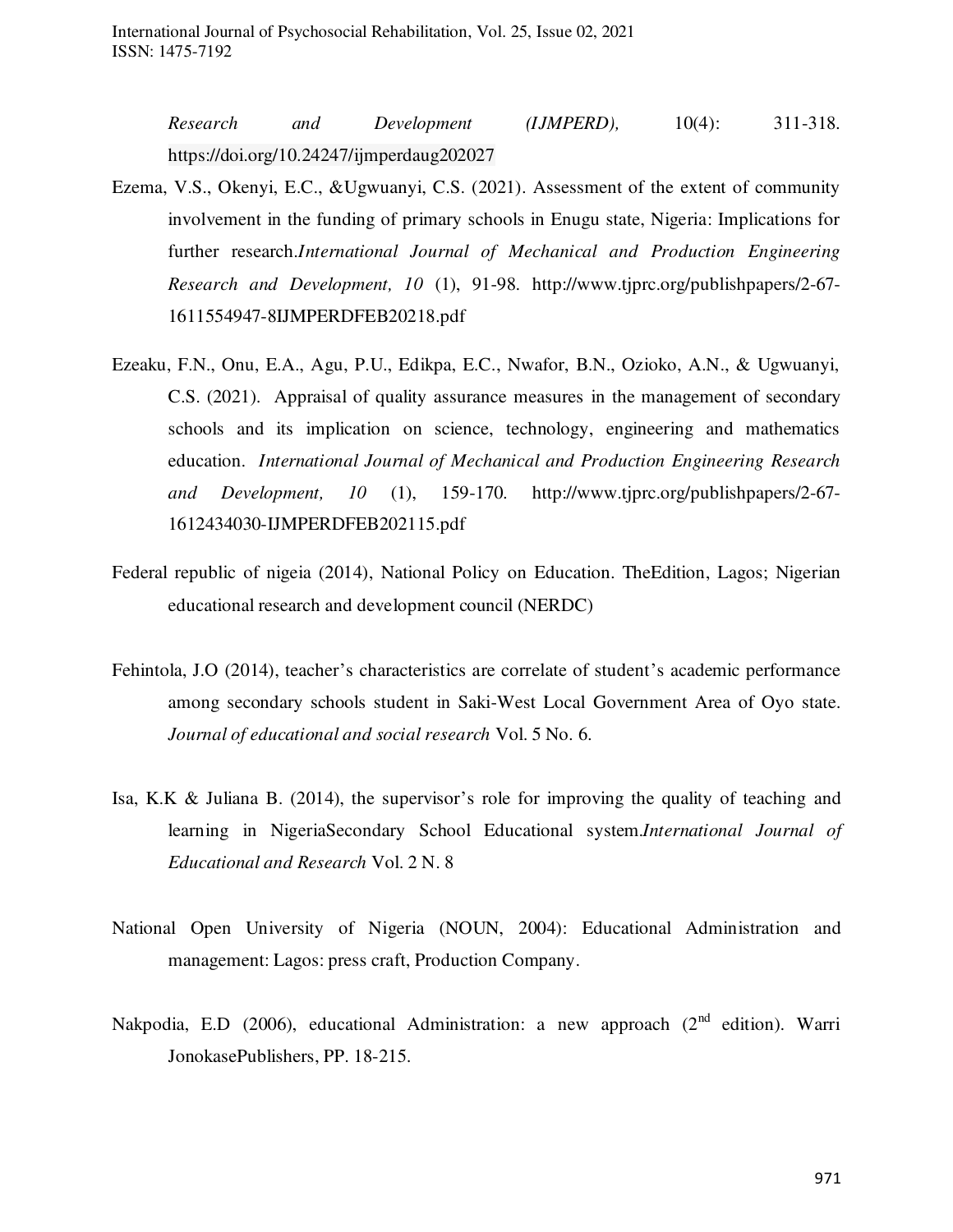- Offorma, G.C (2015), P*romoting access in internal facilities in tertiary institution in Nigeria,*Aroka, Scoatterilage*.*
- Olaleye, F.O (2013), principal's organizational management and students academic achievement in secondary schools in Ekiti State Nigeria:*Sugaporean Journal of business economics, and management studies.* Vol. 2, No. 2.
- Okeke, C.I.O., Ugwuanyi, C.S&Mufutau, M.A (2020a). Stakeholders' Views on Engaging Fathers in Early Childhood Care and Education. *Journal of Human Ecology, 71*(1-3): 177-186[.https://doi.org/10.31901/24566608.2020/71.1-3.3233](https://doi.org/10.31901/24566608.2020/71.1-3.3233)
- Okeke, C.I.O., Okeke, C.C. &Ugwuanyi, C.S. (2020b). Intervention strategies that can support young adults' transition into positive fatherhood: implications for Science, Technology, Engineering and Mathematics Education. *International Journal of Mechanical and Production Engineering Research and Development (IJMPERD*), *10*(3): 8585–8596. <https://doi.org/10.24247/ijmperdjun2020816>
- Okendu, J.N (2012, the impact of school administrative structure and Adequate Supervision on the improvement of instructional process. *Academic research journal.* (vol. 2 (3).
- Okenyi, E.C., Ngwoke, A.N., Ezema, V.S., Aneke, A.O., Asogwa, H.E., &Ugwuanyi, C.S. (2021). Assessment of the perceived impact of home information and communication technology on pupils' social skills development. *International Journal of Mechanical and Production Engineering Research and Development, 10* (1), 67-78. <http://www.tjprc.org/publishpapers/2-67-1611120431-6IJMPERDFEB20216.pdf>
- Sule, M. (2013) the influence of the principal's supervisory demonstration strategy on Teachers job performance in Nigeria secondary schools. IQRS*Journal of Humanities and Social Science* Vol. 2 (1) PP.39-44.
- Usman, Y.D (2015). The impact of Instructional Supervision on Academic Performance of Secondary School Students in Nasarawa State. *Journal of Education and Practice* ISSN 222-1735 (paper) ISSN-222-288X (online) Vol. 6 No, 10, 2015.